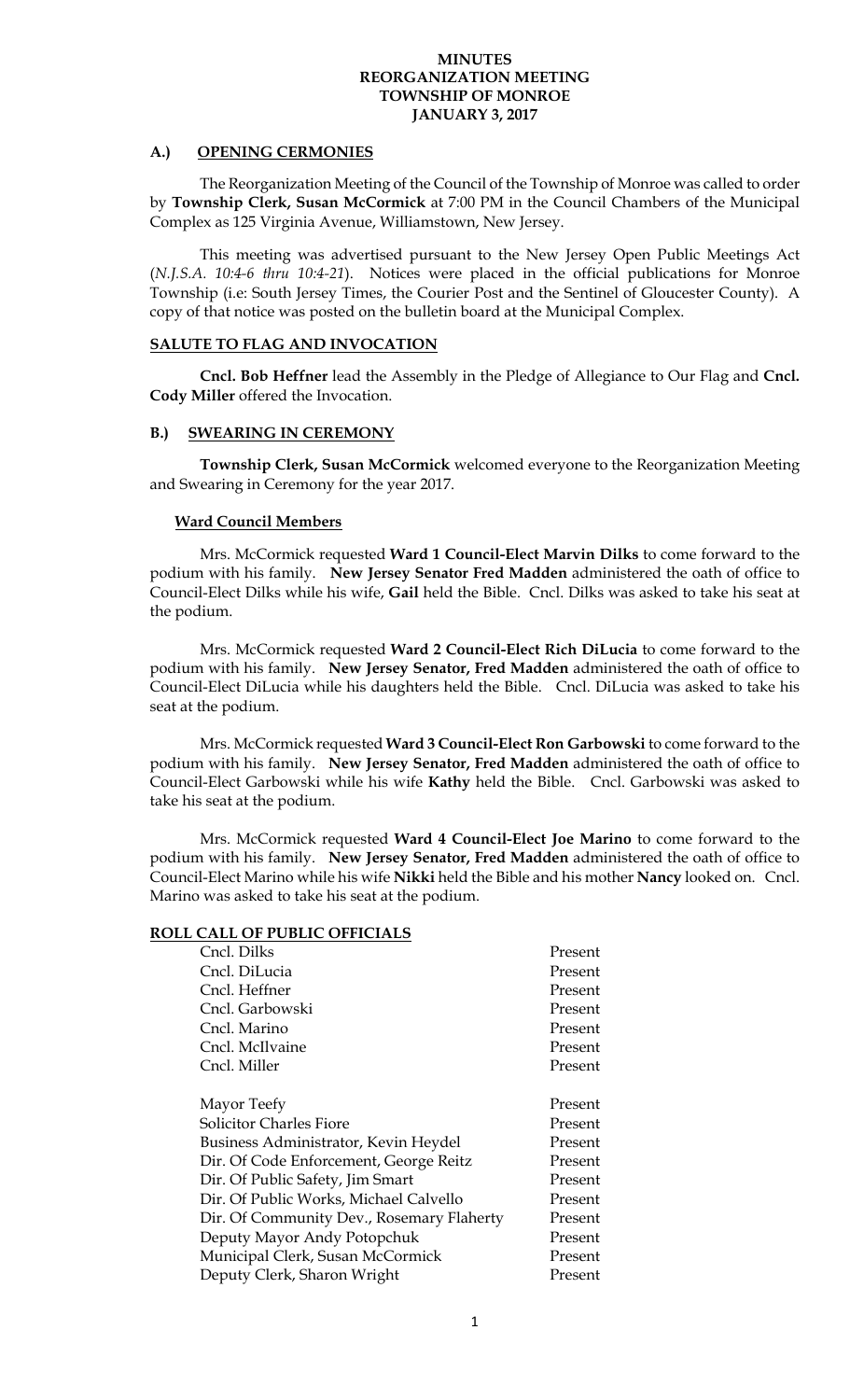#### **C.) NOMINATION & ELECTION OF PRESIDENT OF COUNCIL**

 **Cncl. Miller** made a motion to open nominations for President of Council. The motion was seconded by **Cncl. Dilks** and unanimously approved by all members of Council.

 **Cncl. Dilks** nominated **Cncl. Bart McIlvaine** as President of Council. The nomination was seconded by **Cncl. Miller.** No other nominations were made

### **ROLL CALL VOTE ON NOMINATION OF CNCL. BART McILVAINE AS COUNCIL PRESIDENT - ALL AYES**

**Tally: 7 Ayes, 0 Nays, 0 Abstain, 0 Absent.** Nomination of Cncl. Bart McIlvaine as Council President was duly approved.

**Gloucester County Surrogate, Helene Reed-Gollon** administered the oath of office to **Cncl. Pres., McIlvaine** while his wife **Sherri** held the Bible and family members looked on.

 Former **Cncl. Pres., Cody Miller** presented the incoming Council President, Bart McIlvaine with the gavel Mary Mazza Duffy donated in 2001 to all future Council Presidents.

## **D.) NOMINATION & ELECTION OF VICE-PRESIDENT OF COUNCIL**

**Cncl. Miller** made a motion to open nominations for Council Vice-President. The motion was seconded by **Cncl. Heffner** and unanimously approved by all members of Council.

**Cncl. Dilks** nominated **Cncl. Rich DiLucia** as Council Vice-President. The nomination was seconded by **Cncl. Heffner.** No other nominations were made.

## **ROLL CALL VOTE ON CNCL. RICH DiLUCIA AS COUNCIL VICE-PRESIDENT ALL AYES**

**Tally: 7 Ayes, 0 Nays, 0 Abstain, 0 Absent.** Nomination of **Cncl. Cncl. Rich DiLucia** as Council Vice-President was duly approved.

At this time **Township Clerk Susan McCormick** administered the Oath of Office to **Cncl. Vice-Pres., Rich DiLucia** while his daughters held the Bible.

#### **E.) GENERAL PUBLIC DISCUSSION**

 **Cncl. Miller** made a motion to open the General Public Discussion. The motion was seconded by **Cncl. Marino** and unanimously approved by all members of Council. With no one wishing to speak **Cncl. Miller** made a motion to close the General Public Discussion. The motion was seconded by **Cncl. Garbowski.** 

## **F.) MAYOR'S APPOINTMENTS**

**Mayor Teefy** pursuant to his authority made the following appointments:

| Prosecutor               | (Advice & Consent of Council) | <b>Charles Fiore</b>    |
|--------------------------|-------------------------------|-------------------------|
| <b>Public Defender</b>   | (Advice & Consent of Council) | <b>Timothy Scaffidi</b> |
| <b>Township Engineer</b> | (Advice & Consent of Council) | Adams, Rehmann & Heggan |

## **BOARDS AND COMMISSIONS**

| Environmental Commission Sandy Keen |                       | 3 year term $12/31/19$   |  |
|-------------------------------------|-----------------------|--------------------------|--|
|                                     | (No Appointment Made) | $3$ year term $12/31/19$ |  |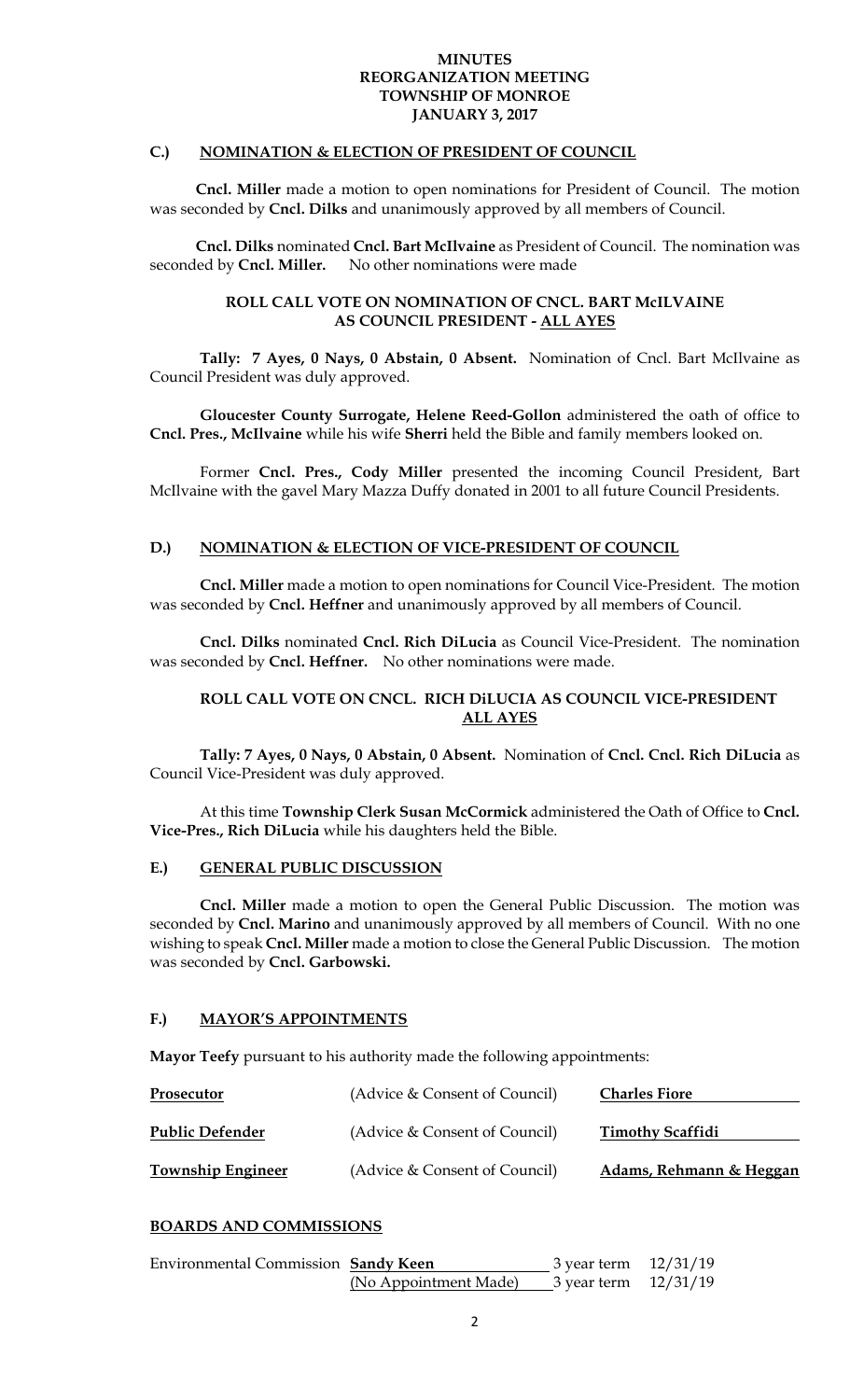### **F.) MAYOR'S APPOINTMENTS** *(cont'd)*

| Library Board             | <b>Joan Betterly</b>        | 5 year term   | 12/31/21                |
|---------------------------|-----------------------------|---------------|-------------------------|
|                           | (No Appointment Made)       | Mayor's Proxy |                         |
| <b>Municipal Alliance</b> | <b>Michele Perez</b>        | 3 year term   | 12/31/19                |
| (Advice & Consent)        | Jeanette Remsen             | 3 year term   | 12/31/19                |
| Open Space Advisory       | <u>(No Appointment Made</u> | 3 year term   | 12/31/19                |
| Alternate #1              | (No Appointment Made)       | 3 year term   | 12/31/19                |
| Parks & Recreation        | <b>Brent Salvadori</b>      | 5 year term   | 12/31/21                |
| (Advice & Consent)        | Donna Park                  | 5 year term   | 12/31/21                |
|                           | Carmella Neira              | 5 year term   | 12/31/21                |
|                           | <b>Rosemary Wohlfarth</b>   | 5 year term   | 12/31/21                |
| Planning Board - Class II | <b>Rosemary Flaherty</b>    | 1 year term   | 12/31/17                |
| Class IV                  | <b>Tom Crane</b>            | 4 year term   | 12/31/20                |
| Class IV                  | <b>Matthew Scardino</b>     | 4 year term   | 12/31/20                |
| Alternate #1              | Kwan Hui                    | 2 year term   | 12/31/18                |
| Senior Commission         | Jeanette Remsen             | 3 year term   | 12/31/19                |
|                           | <b>Rosemary Tapper</b>      | 3 year term   | 12/31/19                |
|                           | <b>Rachel Jezior</b>        | 3 year term   | 12/31/19                |
|                           | Marie Dinnini               |               | unexpired term 12/31/17 |

**Cncl. Miller** made a motion to approve the Mayor's appointments. The motion was seconded by **Cncl. Heffner** and unanimously approved by all members of Council.

## **G.) PUBLIC PORTION – RESOLUTIONS SCHEDULED**

 **Cncl. Dilks** made a motion to open the Public Portion – Resolutions Scheduled. The motion was seconded by **Cncl. Miller** and unanimously approved by all members of Council. With no one wishing to speak **Cncl. DiLucia** made a motion to close the Public Portion-Resolutions Scheduled. The motion was seconded by **Cncl. Dilks** and unanimously approved by all members of Council.

**Cncl. Miller** made a motion to bracket for approval by Consent Agenda Resolutions R:01- 2017 through R:09-2017. The motion was seconded by **Cncl. Heffner** and unanimously approved by all members of Council.

## **CONCENT AGENDA RESOLUTIONS R:01-2017 THROUGH R:09-2017**

 **R:01-2017** Resolution Adopting Temporary Budget Appropriations For The Year 2017 For The Township Of Monroe

 **R:02-2017** Resolution Authorizing Interlocal Services Participation Between The Township Of Monroe And The County Of Gloucester, For Cooperative Purchasing For The Year 2017

**R:03-2017** Resolution Authorizing Contracts With Certain Approved State Contract Vendors For Contracting Units Pursuant To *N.J.S.A. 40A:11-12a* 

**R:04-2017** Township Of Monroe Cash Management Plan

**R:05-2017** Resolution To Establish A Petty Cash Account For The Township Of Monroe In Gloucester County For The Year 2015 "Various Departments"

**R:06-201** Resolution Authorizing The Chief Financial Officer To Refund Certain Escrow Balances And Various Other Revenues On Deposit With The Township Of Monroe For The Year 2017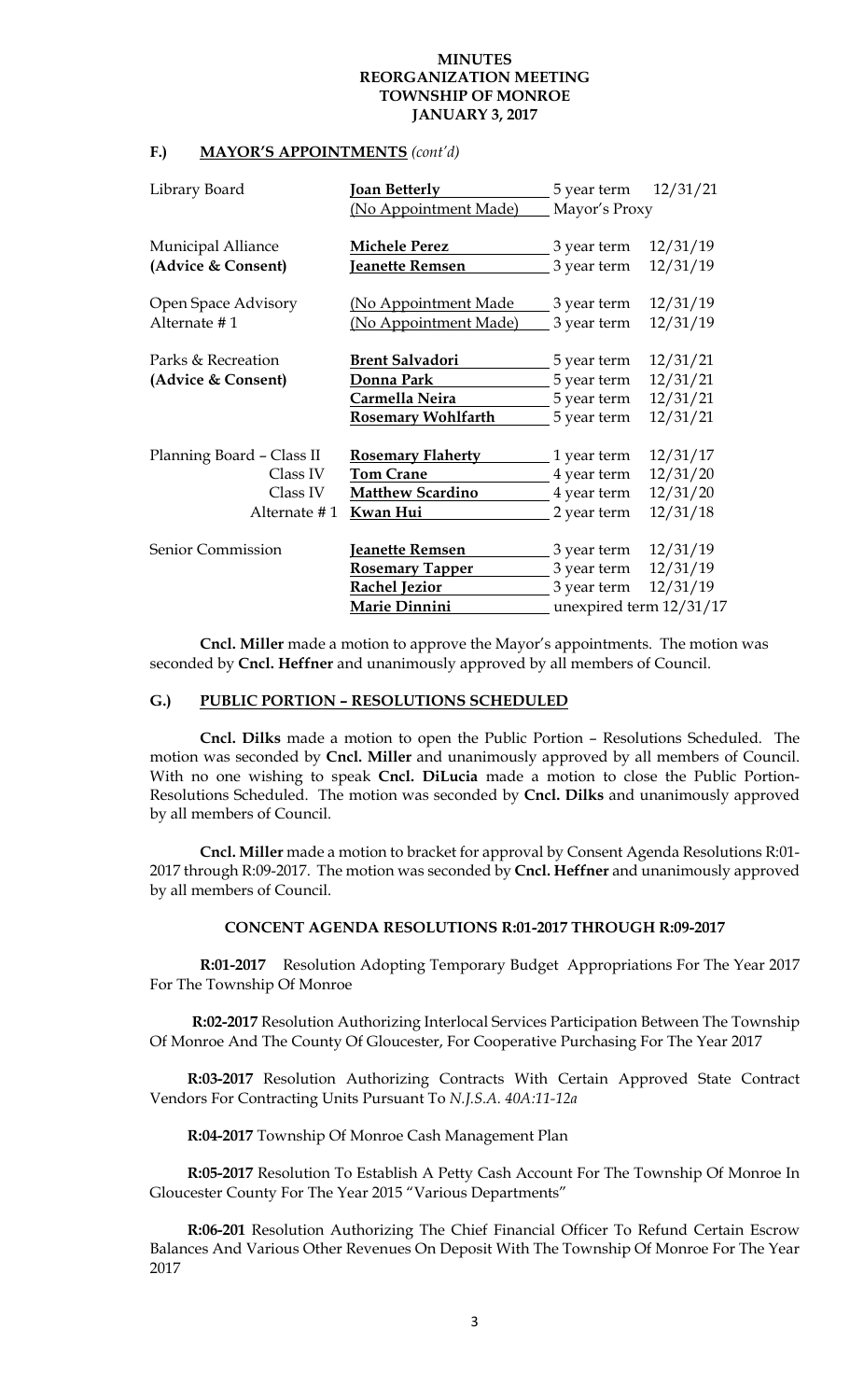## **G.) PUBLIC PORTION – RESOLUTIONS SCHEDULED** *(cont'd)*

 **R:07-2017** Resolution Authorizing The Tax Collector To Include Municipal Liens From Various Departments Of The Township Of Monroe In The Annual Tax Sale

**R:08-2017** Resolution Designating Official Publications Of The Township Of Monroe, Gloucester County

**R:09-2017** Resolution Authorizing Use Of U.S. Government General Services Administration Supply Schedules For Reprographic Equipment Or Services Pursuant To *N.J.S.A. 40A:11-12b And N.J.A.C. 5:34-9.6* 

**Cncl. DiLucia** made a motion to approve Resolutions R:01-2017 through R:09-2017. The motion was seconded by **Cncl. Miller** and unanimously approved by all members of Council.

**Cncl. Miller** made a motion to open nominations for Boards and Commissions. The motion was seconded by **Cncl. Dilks** and unanimously approved by all members of Council.

**R:10-2017** Resolution Appointing Member To The Monroe Township Board Of Health (3 Year Term – 12/21/19)

**Cncl. Dilks** nominated **Rene Pandola** as a member of the Monroe Township Board of Health. **Cncl. Miller** seconded the nomination. No other nominations were made.

## **ROLL CALL VOTE TO APPROVE NOMINATION OF RENE PANDOLA AS A MEMBER OF THE MONROE TOWNSHIP BOARD OF HEALTH – ALL AYES**

**Tally: 7 Ayes, 0 Nays, 0 Abstain, 0 Absent. Rene Pandola** was duly approved as a member to the Monroe Township Board of Health.

**R:11-2017** Resolution Appointing Member To The Monroe Township Board Of Health (3 Year Term – 12/31/19)

**Cncl. Dilks** nominated **Barbara Chamberlain** as a member of the Monroe Township Board of Health. The nomination was seconded by **Cncl. Miller. N**o other nominations were made.

#### **ROLL CALL VOTE TO APPROVE NOMINATION OF BARBARA CHAMBERLAIN AS A MEMBER OF THE MONROE TOWNSHIP BOARD OF HEALTH – ALL AYES**

**Tally: 7 Ayes, 0 Nays, 0 Abstain, 0 Absent. Barbara Chamberlain** was duly approved as a member to the Monroe Township Board of Health.

**R:12-2017** Resolution Appointing Member To The Monroe Township Board of Health (3 Year Term – 12/31/19)

**Cncl. Dilks** nominated **William McCool** as a member of the Monroe Township Board of Health. The nomination was seconded by **Cncl. Miller.** No other nominations were made.

## **ROLL CALL VOTE TO APPROVE NOMINATION OF WILLIAM McCOOL AS A MEMBER OF THE MONROE TOWNSHIP BOARD OF HEALTH – ALL AYES**

**Tally: 7 Ayes, 0 Nays, 0 Abstain, 0 Absent. William McCool** was duly approved as a member to the Monroe Township Board of Health.

**R:13-2017** Resolution Appointing Alternate Member To The Monroe Township Board Of Health (3 Year Term – 12/31/19)

No nominations were made for an Alternate Member to the Monroe Township Board of Health.

**R:14-2017** Resolution Appointing Member To The Monroe Township Economic Development Commission (5 Year Term – 12/31/21)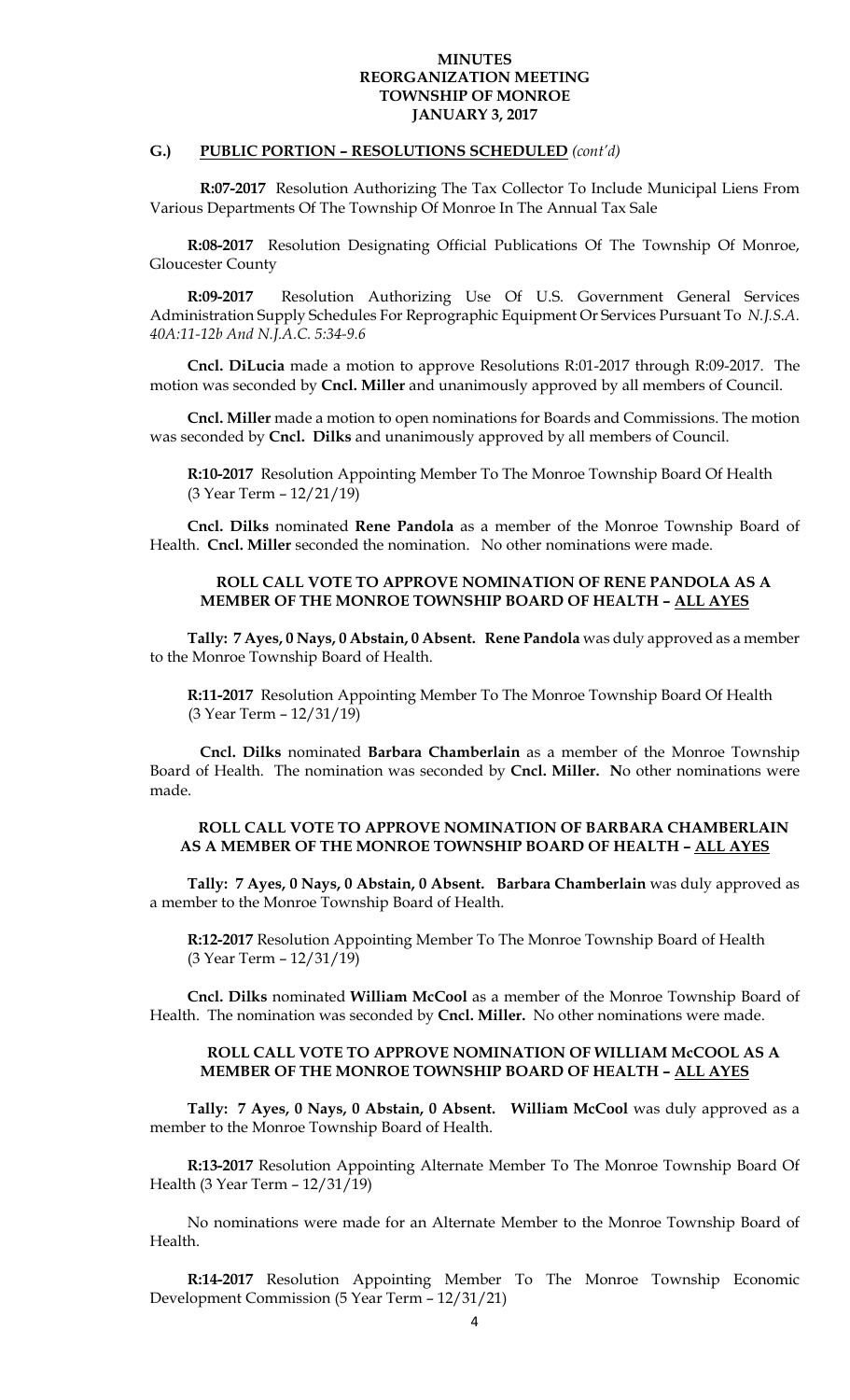#### **G.) PUBLIC PORTION – RESOLUTIONS SCHEDULED** *(cont'd)*

**Cncl. Dilks** nominated **Tom Swartz** as a member of the Monroe Township Economic Development Commission. The nomination was seconded by **Cncl. Miller**. No other nominations were made.

## **ROLL CALL VOTE TO APPROVE NOMINATION OF TOM SWARTZ AS A MEMBER OF THE MONROE TOWNSHIP ECONOMIC DEVELOPMENT COMMISSION-ALL AYES**

**Tally: 7 Ayes, 0 Nays, 0 Abstain, 0 Absent. Tom Swartz** was duly approved as a member to the Monroe Township Economic Development Commission.

**R:15-2017** Resolution Appointing An Alternate # 1 Member To The Monroe Township Economic Development Commission (1 Year Term – 12/31/17)

**Cncl. Dilks** nominated **Richard Sanford** as An Alternate # 1 Member to the Monroe Township Economic Development Commission. The nomination was seconded by **Cncl. Miller.** 

## **ROLL CALL VOTE TO APPROVE RICHARD SANFORD AS AN ALTERNATE # 1 MEMBER TO THE MONROE TOWNSHIP ECONOMIC DEVELOPMENT COMMISSION ALL AYES**

 **Tally: 7 Ayes, 0 Nays, 0 Abstain, 0 Absent. Richard Sanford** was duly approved as an Alternate # 1 Member to the Monroe Township Economic Development Commission.

**R:16-2017** Resolution Appointing An Alternate # 2 Member To The Monroe Township Economic Development Commission (1 Year Term – 12/31/17)

**Cncl. Garbowski** nominated **Kevin Graham** as An Alternate # 2 Member to the Monroe Township Economic Development Commission. The nomination was seconded by **Cncl. Marino.** 

## **ROLL CALL VOTE TO APPROVE KEVIN GRAHAM AS AN ALTERNATE # 2 MEMBER TO THE MONROE TOWNSHIP ECONOMIC DEVELOPMENT COMMISSION ALL AYES**

 **Tally: 7 Ayes, 0 Nays, 0 Abstain, 0 Absent. Kevin Graham** was duly approved as an Alternate # 1 Member to the Monroe Township Economic Development Commission.

**R:17-2017** Resolution Appointing Member To The Monroe Township Open Space Advisory Committee (3Year Term – 12/31/19)

**Cncl. Dilks** nominated **Chuck McGlynn** as a member to the Monroe Township Open Space Advisory Committee. The nomination was seconded by **Cncl. Marino.** 

## **ROLL CALL VOTE TO APPROVE CHUCK McGLYNN AS A MEMBER TO THE MONROE TOWNSHIP OPEN SPACE ADVISORY COMMITTEE -ALL AYES**

 **Tally: 7 Ayes, 0 Nays, 0 Abstain, 0 Absent. Chuck McGlynn** was duly approved as a Member to the Monroe Township Open Space Advisory Committee.

**R:18-2017** Resolution Appointing An Alternate # 2 Member To The Monroe Township Open Space Advisory Committee (3 Year Term – 12/31/19)

No nomination was made for An Alternate # 2 Member of the Monroe Township Open Space Advisory Committee.

**R:19-2017** Resolution Appointing Member Of Council To The Monroe Township Planning Board *(Class III)* (1 Year Term – 12/31/17)

**Cncl. Dilks** nominated **Cncl. Bob Heffner** as the Council Member *(Class III)* to the Monroe Township Planning Board. The nomination was seconded by **Cncl. Miller.**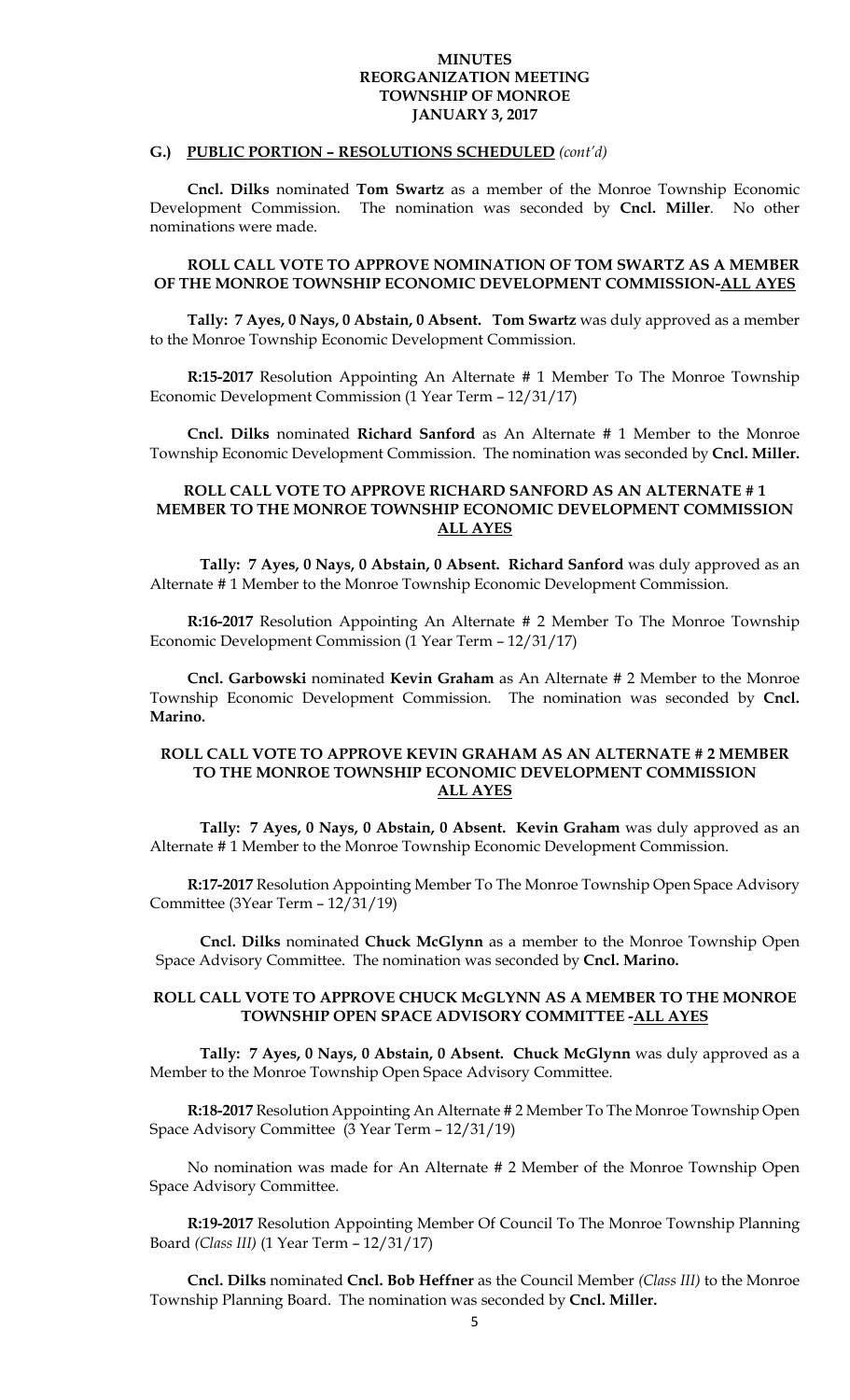## **G.) PUBLIC PORTION – RESOLUTIONS SCHEDULED** *(cont'd)*

## **ROLL CALL VOTE ON NOMINATION OF CNCL. HEFFNER AS THE COUNCIL MEMBER (***Class III)* **FOR THE MONROE TOWNSHIP PLANNING BOARD – ALL AYES**

**Tally: 7 Ayes, 0 Nays, 0 Abstain, 0 Absent. Cncl. Heffner** was duly approved as the Council Member to the Monroe Township Planning Board.

**R:20-2017** Resolution Appointing Member To The Monroe Township Zoning Board of Adjustment (4 Year Term – 12/31/18)

**Cncl. Dilks** nominated **Nicholas Mercado, Jr.** as a member to the Monroe Township Zoning Board of Adjustment. The nomination was seconded by **Cncl. Miller.** No other nominations were made.

#### **ROLL CALL VOTE ON NOMINATION OF NICHOLAS MERCADO, JR. AS A MEMBER OF THE ZONING BOARD OF ADJUSTMENT – All Ayes**

 **Tally: 7 Ayes, 0 Nays, 0 Abstain, 0 Absent.** Nomination of **Nicholas Mercado, Jr**. as a member of the Monroe Township Zoning Board of Adjustment was duly approved.

**R:21-2017** Resolution Appointing Member To The Monroe Township Zoning Board of Adjustment (4 Year Term – 12/31/18)

**Cncl. Dilks** nominated **Carolann Fox** as a member to the Monroe Township Zoning Board of Adjustment. The nomination was seconded by **Cncl. Miller.** No other nominations were made.

## **ROLL CALL VOTE ON NOMINATION OF CAROLANN FOX AS A MEMBER OF THE ZONING BOARD OF ADJUSTMENT – All Ayes**

 **Tally: 7 Ayes, 0 Nays, 0 Abstain, 0 Absent.** Nomination of **Carolann Fox** as a member of the Monroe Township Zoning Board of Adjustment was duly approved.

**R:22-2017** Resolution Appointing An Alternate #1 Member To The Monroe Township Zoning Board Of Adjustment (2 Year Term 12/31/18)

**Cncl. Dilks** nominated **Patrick O'Rielly** as an Alternate # 1 member to the Zoning Board of Adjustment. The nomination was seconded by **Cncl. Marino.** No other nominations were made.

## **ROLL CALL VOTE ON NOMINATION OF PATRICK O'RIELLY AS AN ALTERNATE # 1 MEMBER OF THE ZONING BOARD OF ADJUSTMENT – ALL AYES**

**Tally: 7 Ayes, 0 Nays, 0 Abstain, 0 Absent. Patrick O'Rielly** was duly approved as an Alternate # 1 member to the Zoning Board of Adjustment.

**R:22A-2017** Resolution Appointing An Alternate #2 Member To The Monroe Township Zoning Board Of Adjustment (Unexpired Term 12/31/17)

**Cncl. Dilks** nominated **Pat Carney** as an Alternate # 2 member to the Zoning Board of Adjustment. The nomination was seconded by **Cncl. Pres., McIlvaine.** 

**Cncl. DiLucia** nominated **William Sebastian**. The nomination was seconded by **Cncl. Garbowski.** No other nominations were made.

## **ROLL CALL VOTE ON NOMINATION OF PAT CARNEY AS AN ALTERNATE # 2 MEMBER OF THE ZONING BOARD OF ADJUSTMENT – 4 AYES (Dilks, Heffner, Miller, McIlvaine), 3 NAYS (DiLucia, Garbowski, Marino)**

**Tally: 4 Ayes, 3 Nays, 0 Abstain, 0 Absent. Pat Carney** was duly approved as an Alternate # 2 member to the Zoning Board of Adjustment.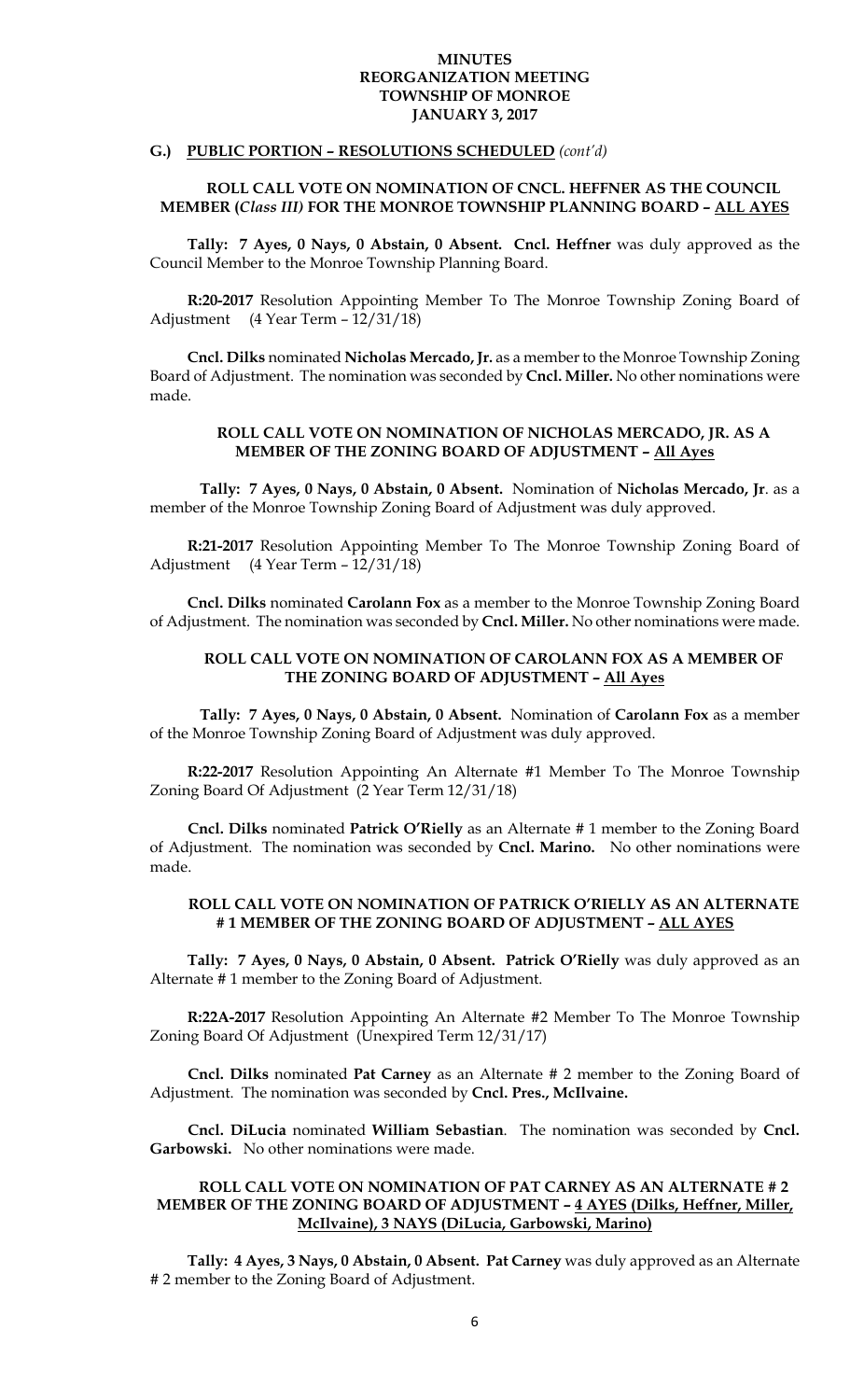## **G.) PUBLIC PORTION – RESOLUTIONS SCHEDULED** *(cont'd)*

**R:23-2017** Resolution Appointing Member To The Monroe Township Municipal Utilities Authority

**Cncl. Dilks** nominated **Hank Calloway** as a member to the Monroe Township Municipal Utilities Authority. The nomination was seconded by **Cncl. Miller.** 

**Cncl. Heffner** nominated **Rob Bender** as a member of the Monroe Township Municipal Utilities Authority. The nomination was seconded by **Cncl. Pres., McIlvaine.** No other nominations were made.

### **ROLL CALL VOTE ON NOMINATION OF HANK CALLOWAY AS A MEMBER OF THE MONROE TOWNSHIP MUNICIPAL UTILITIES AUTHORITY 5 AYES, 2 NAYS (Heffner, McIlvaine)**

 **Tally: 5 Ayes, 2 Nays, 0 Abstain, 0 Absent.** The nomination of **Hank Calloway** to the Monroe Township Municipal Utilities Authority was duly approved.

**R:24-2017** Resolution Appointing Members To The Ordinance Committee And Naming Chairperson For The Year 2017

**Cncl. Dilks** nominated **Cncl. Heffner** as Chairman of the Ordinance Committee for the year 2017. The nomination was seconded by **Cncl. Miller.** No other nominations were made.

## **ROLL CALL VOTE TO APPROVE NOMINATION OF CNCL. HEFFNER AS CHAIRMAN OF THE ORDINANCE COMMITTEE – ALL AYES**

 **Tally: 7 Ayes, 0 Nays, 0 Abstain, 0 Absent.** The nomination of **Cncl. Heffner** as Chairman of the Ordinance Committee was duly approved.

**Cncl. Miller** made a motion to close nominations for Boards and Commissions. The motion was seconded by **Cncl. Marino** and unanimously approved by all members of Council.

**R:25-2017** Resolution Appointing Fund Commissioner For The Gloucester, Salem, Cumberland Counties Municipal Joint Insurance Fund

**Cncl. Miller** made a motion to approve Resolution R: 25-2017 (*Kevin Heydel as the JIF Fund Commissioner*). The motion was seconded by **Cncl. Dilks** and unanimously approved by all members of Council.

**R:26-2017** Resolution Authorizing The Township Of Monroe To Enter Into A Contract With The Auditor Of The Township Of Monroe For The Year 2017 *(Nick Petroni)* 

**Cncl. Miller** made a motion to approve Resolution R:26-2017. The motion was seconded by **Cncl. Garbowski** and unanimously approved by all members of Council.

#### **H.) COUNCIL PRESIDENT LIAISON APPOINTMENTS TO BOARDS/COMMISSIONS**

| Board of Health             | <b>Cncl. Marvin Dilks</b> |
|-----------------------------|---------------------------|
| Economic Development        | Cncl. Joe Marino          |
| Environmental               | Cncl. Cody Miller         |
| <b>Historical Society</b>   | Cncl. Ron Garbowski       |
| <b>JIF Safety Committee</b> | Cncl. Rich DiLucia        |
| Library Board               | Cncl. Ron Garbowski       |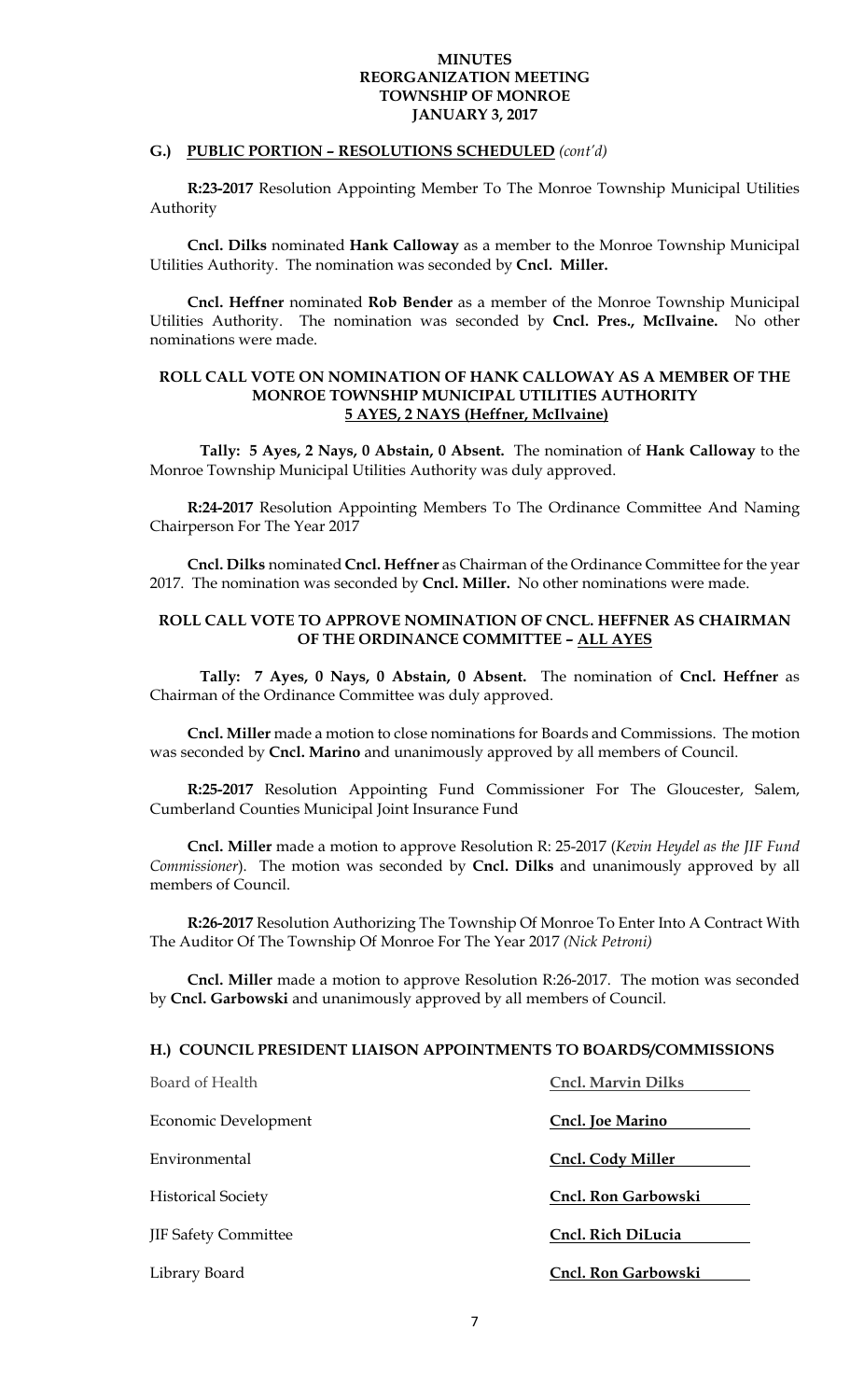## **H.) COUNCIL PRESIDENT LIAISON APPOINTMENTS TO BOARDS/COMMISSIONS**

| Local Emergency Planning | <b>Cncl. Bart McIlvaine</b> |
|--------------------------|-----------------------------|
| Municipal Alliance       | <b>Cncl. Cody Miller</b>    |
| <b>MMUA</b>              | Cncl. Rich DiLucia          |
| Open Space Advisory      | <b>Cncl. Cody Miller</b>    |
| Parks & Recreation       | Cncl. Bob Heffner           |
| Planning Board           | Cncl. Bob Heffner           |
| Senior Commission        | <b>Cncl. Marvin Dilks</b>   |
| Zoning Board             | Cncl. Ron Garbowski         |
| School Board             | Cncl. Joe Marino            |
| United Veterans          | <b>Cncl. Marvin Dilks</b>   |

# **I.) COUNCIL PRESIDENT APPOINTMENTS TO COMMITTEES 2017**

| Administration                  | <b>Cncl. Cody Miller</b>    |
|---------------------------------|-----------------------------|
|                                 | Cncl. Bob Heffner           |
|                                 | <b>Cncl. Marvin Dilks</b>   |
|                                 |                             |
| <b>Community Affairs</b>        | Cncl. Bob Heffner           |
|                                 | Cncl. Rich DiLucia          |
|                                 | <b>Cncl. Bart McIlvaine</b> |
|                                 |                             |
| Education                       | <b>Cncl. Joe Marino</b>     |
|                                 | Cncl. Ron Garbowski         |
|                                 | <b>Cncl. Cody Miller</b>    |
|                                 |                             |
| Finance/Municipal Budget Review | Cncl. Rich DiLucia          |
|                                 | <b>Cncl. Cody Miller</b>    |
|                                 | Cncl. Bob Heffner           |
|                                 |                             |
| Law/Tax Abatement               | <b>Cncl. Cody Miller</b>    |
|                                 | Cncl. Ron Garbowski         |
|                                 | <b>Cncl. Joe Marino</b>     |
| <b>Public Safety</b>            | <b>Cncl. Bart McIlvaine</b> |
|                                 | Cncl. Bob Heffner           |
|                                 | <b>Cncl. Marvin Dilks</b>   |
|                                 |                             |
| <b>Public Works</b>             | <b>Cncl. Bart McIlvaine</b> |
|                                 | Cncl. Bob Heffner           |
|                                 | <b>Cncl. Marvin Dilks</b>   |
|                                 |                             |
| Redevelopment Planning/COAH     | <b>Cncl. Cody Miller</b>    |
|                                 | Cncl. Ron Garbowski         |
|                                 | <b>Cncl. Joe Marino</b>     |
|                                 |                             |

## **J.) MAYOR'S COMMENTS**

**Mayor Teefy** congratulated and extended best wishes to the newly elected/re-elected Councilmembers, Cncl. McIlvaine the new Council President and Cncl. DiLucia the new Council Vice-President; adding he looks forward to working with them. He reported leaf collection has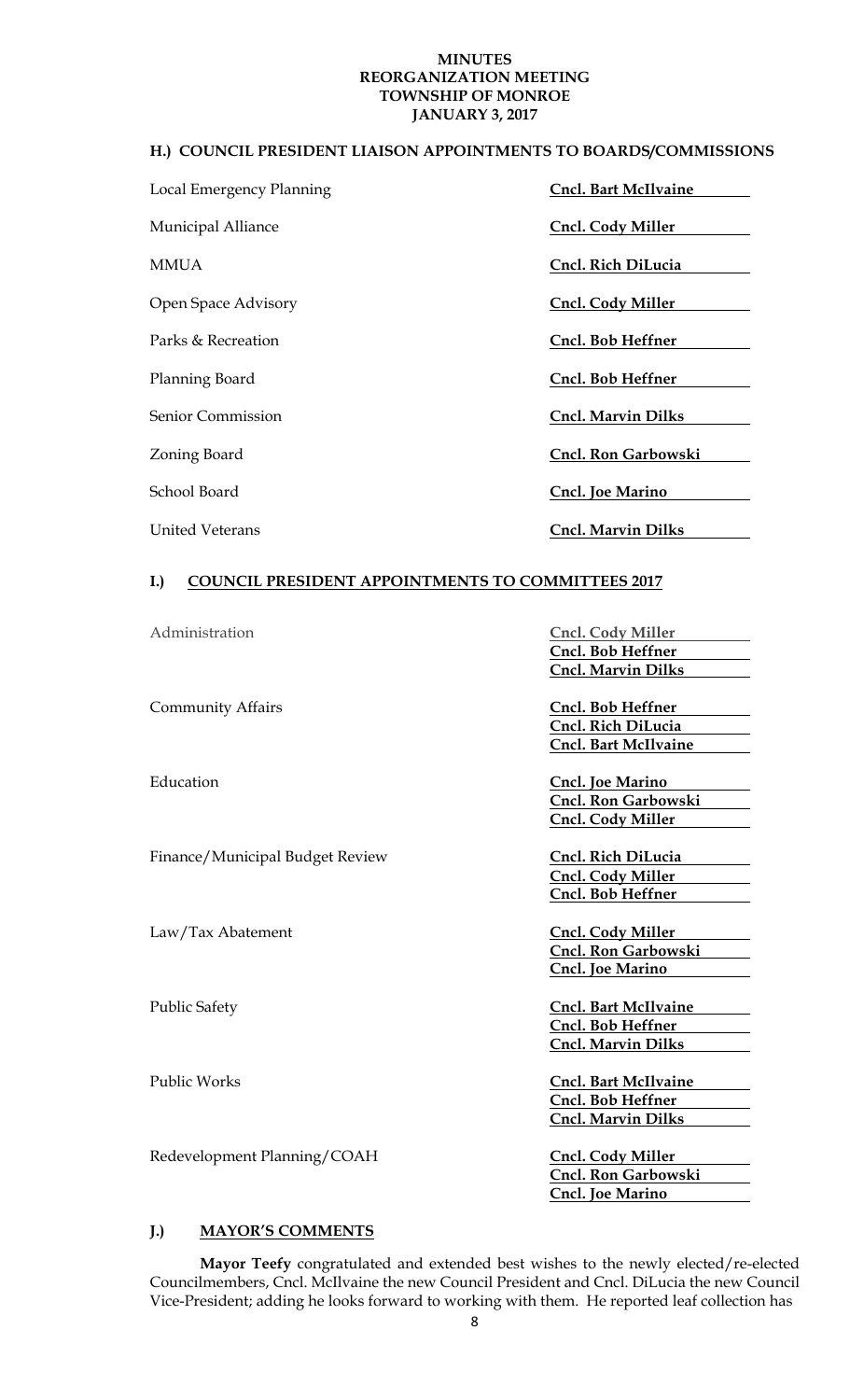### **J.) MAYOR'S COMMENTS** *(cont'd)*

been completed and that Christmas tree collection will begin shortly. He commented that goat owners want unflocked Christmas trees and ones without tinsel for their goats. He reported Dawn Farrell has done a good job handling the Wellness Program within the municipal building and will be expanding that program into the entire township to make people aware of our various walking trails. The Mayor reported the revenue numbers are just coming in so within the next month or two he and the Business Administrator will be working on the 2017 budget and forecasting budgets three to five years down the road. We will work with Council to come up with a good responsible budget for 2017 because we don't want to hurt ourselves down the road, which can happen if budgets are limited to below zero. The Director of Community Development has submitted a report that there have been seventy-one interactions (*site plan waivers, people getting approvals for new businesses, etc.).* Some businesses were already established but were never recorded so they were tracked down and came in for their approvals. The Economic Development Commission is working on the Black Horse Pike and the Main Street Committee is working on Main Street. Fifteen new or replacement businesses opened along the Black Horse Pike. Key businesses on the Black Horse Pike is the Urgent Care that went into the empty bank building on the corner of Poplar Street and the Black Horse Pike and Rockin' Jump that is located by CVS Nine new businesses, eight of which were replacement businesses, opened on Main Street and two breweries will open in 2017. The "*Grow With Williamstown"*  branding has really taken off and has gotten a lot of good press. The Mayor explained the government is Monroe Township but where we live and play is Williamstown and that is how the township will be promoted. The Mayor noted 2016 was an interesting year with the Presidential Election between Donald Trump and Hillary Clinton and all the demonstrations throughout the country regarding the conflicts between police and citizens. Monroe Township had no demonstrations and in fact residents dropped food items off to our police station to show their respect and appreciation of our police officers. The Mayor spoke of an incident that occurred when Deputy Mayor Potopchuk was directing traffic for members of the Fire Department who were using the ladder truck on Main Street by the Pfeiffer Center. A gentleman driving by saw what was happening and gave his safety vest to the Deputy Mayor. No one knew who the man was but this shows what good neighbors and the quality of people we have in this township. The Mayor noted he is excited about 2017 and is looking forward to having a productive year with our new and re-elected council members.

## **K.) COUNCIL COMMENTS**

**Cncl. Dilks** thanked Senator Fred Madden for administering the Oath of Office to him and the Clerk's Office for their assistance over the years. He also congratulated Cncl. Pres., McIlvaine, Vice-Pres., DiLucia and Ordinance Committee Chairman Cncl. Heffner on their positions. He added he is looking forward to working with Council, the Mayor and the Administration in 2017. Cncl. Dilks extended best wishes for a Happy New Year and thanked everyone for attending the Reorganization Meeting.

**Cncl. DiLucia** extended New Year wishes to everyone. He thanked Senator Madden for administering the Oath of Office to him, his wife and daughters for giving him the opportunity to serve the community and the people who elected him for a third term on Council. He congratulated Cncl. Pres., McIlvaine and noted as Council Vice-President he will work closely with and do everything he can to make Cncl. Pres., McIlvaine's year easy and pleasant because that is a tough job. He referred to the Mayor's comments about the budget and noted as chairman of the Budget Committee he wanted to assure residents he heard their message loud and clear on what it cost to live in this town so he and the Budget Committee will go over every budget line to ensure every penny spent will be for a good purpose. He added his goal is to give the residents of this town a break so if the tax increase winds up being zero or minus zero then we have done a good job. This was discussed with the Councilmembers he ran for re-election with and those he served with in the past and we are all of the same mind and are here to serve the best interest of the community and the residents. He added he is looking forward to working with this Council, as it is a Council that will do good things to make it a good year.

**Cncl. Garbowski** extended New Year wishes to everyone, thanked Senator Madden for administering the Oath of Office, Assemblyman Moriarty and Assemblywoman Mosquera for attending, his wife Kathy for being behind him 100% and the people of Ward 3 for giving him the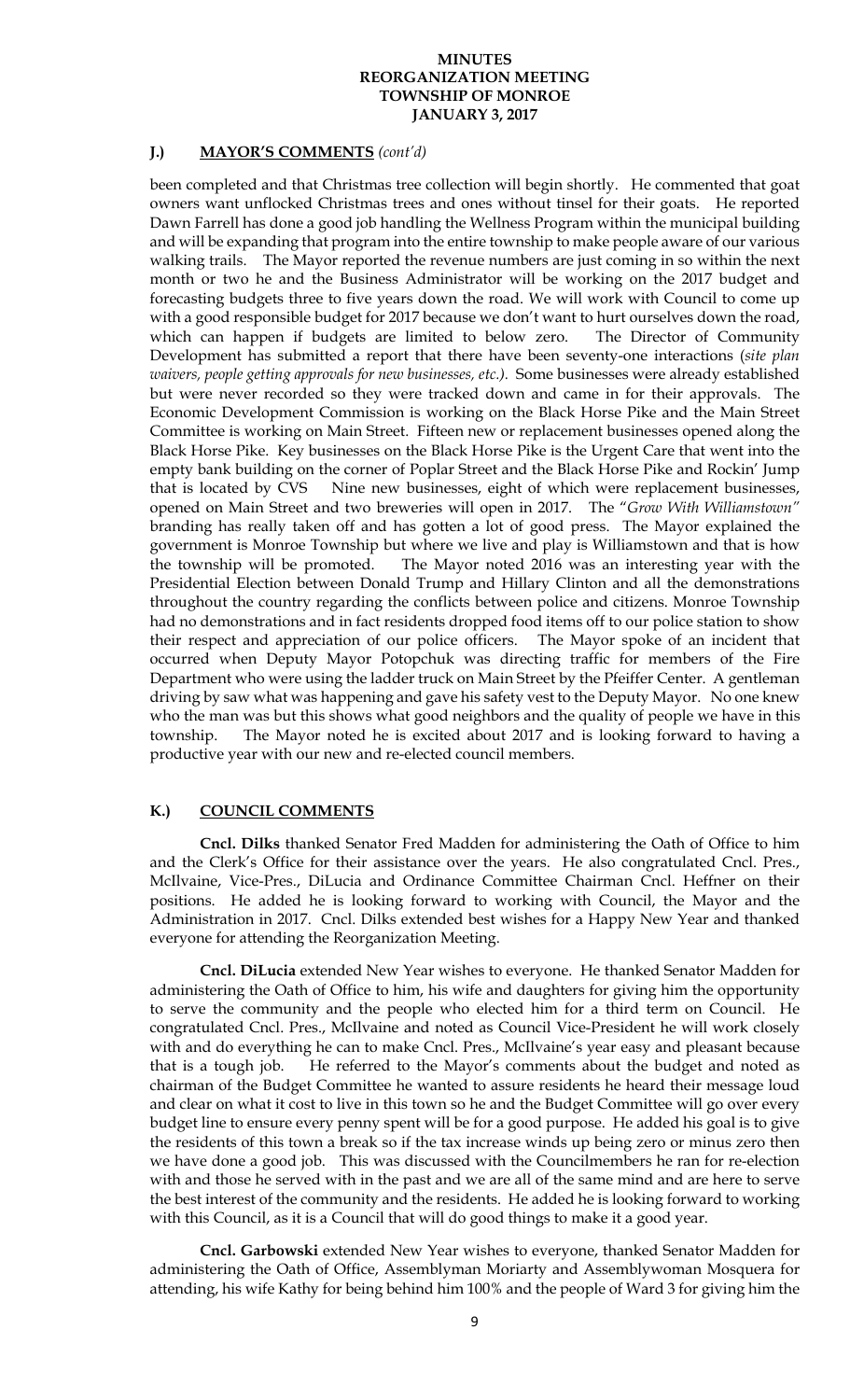## **K.) COUNCIL COMMENTS**

opportunity to serve again. He promised to bring his former experience back to the table and noted Council will work together this year to do great things. Cncl. Garbowski congratulated Cncl. Pres., McIlvaine, Cncl. Vice-Pres., DiLucia and the other members of Council.

**Cncl. Heffner** congratulated the Councilmembers who were seated this evening and noted he looks forward to working with everyone. He added we differ on a few things but at the end of the day we all have the same goal to do what is best for this town. He congratulated Cncl. Pres., McIlvaine and Cncl. Vice-Pres., DiLucia on their positions and thanked Mike Calvello and the Public Works employees for the fantastic job they did during leaf collection.

**Cncl. Marino** thanked his wife for all she did during his campaign, the other members of his family and friends who were involved in the election process, his campaign and supporters who were energetic, knowledgeable and put a great campaign together. He also thanked Senator Madden for administering the Oath of Office, Assemblyman Moriarty and all the other representatives from the County in attendance. Cncl. Marino noted when he first started he didn't know much about the Clerk's Office but now wanted to say the professionalism in that office as well as in the Police Department, Public Works and all the other township offices is second to none and he is very impressed with how professional all the employees are. Cncl. Marino noted he is looking forward to working with Council and Mayor Teefy. He wished everyone a Happy New Year and thanked the Ward 4 residents for their support.

**Cncl. Miller** thanked all the dignitaries in attendance this evening and wished everyone a Happy New Year. He noted this Council will not agree on everything but in speaking to the other Councilmembers we were elected to do a job in the best interest of Monroe Township and we will do just that. Cncl. Miller expressed his appreciation to the Clerk's Office for their guidance and support given to him during his year as Council President and congratulated Cncl. Pres. McIlvaine, Cncl. Vice-Pres., DiLucia and Cncl. Heffner on their positions. He added Cncl. Heffner has been a pain but he is the only person who gave him completely honest advice, sometimes not what he wanted to hear, but it was well said. This year will be a busy year as a lot of development will be on the books. A Tax Abatement Committee Meeting will be held immediately following the Ordinance Committee Meeting tomorrow night and he knows there will be more businesses in this township because Council is going to work cohesively together as one unit. Cncl. Miller thanked everyone for attending the Reorganization Meeting.

**Cncl. Pres., McIlvaine** thanked everyone for coming and supporting the Mayor and Council this evening. He thanked his wife, Sherri, who deals with township issues all day as the Mayor and Business Administrator's secretary and then listens to him vent at night. He noted he wanted to say how much he loved her and appreciates her. He thanked his mother-in-law, Helen Reed-Gollon for administering his Oath of Office and his father-in-law Otto for being here and supporting him every day of the year. He thanked Senator Madden, Assemblyman Paul Moriarty, Assemblywoman Gabriela Mosquera and former Councilman Rick Coe for being a part of this Reorganization Meeting. He noted when he was sworn into office he got choked up because he takes this position very seriously. It is a big job and he thanked God he had Cncl. DiLucia next to him so he can look to him for guidance. He added he wished he had Cncl. DiLucia's demeanor when speaking because unfortunately when he speaks about an issue that is passionate to him he gets loud. He spoke of a Daniel Boone television show where the comment *"when a man has fire in his heart sparks fly from his mouth"* was made. He spoke of having pride watching the newly elected Councilmembers take their oath of office just as when he sees the jets fly over the Superbowl after the National Anthem. He added he is very proud of all the gentlemen on Council because they all bring something to the table and they have shown they have trust in him by electing him as President of Council. He noted he will do his utmost best, be honest, professional and fair to each and every person here. Cncl. Pres., McIlvaine thanked the Clerk's Office staff, Deputy Mayor, the Director of Community Development, the Tax Collector, BA and Public Works Director. He acknowledged Joe DiLolle, Chairman of the MMUA and the employees of the MMUA in attendance and again thanked everyone for attending. He added we will not always agree on everything but the people will get honesty from this Council.